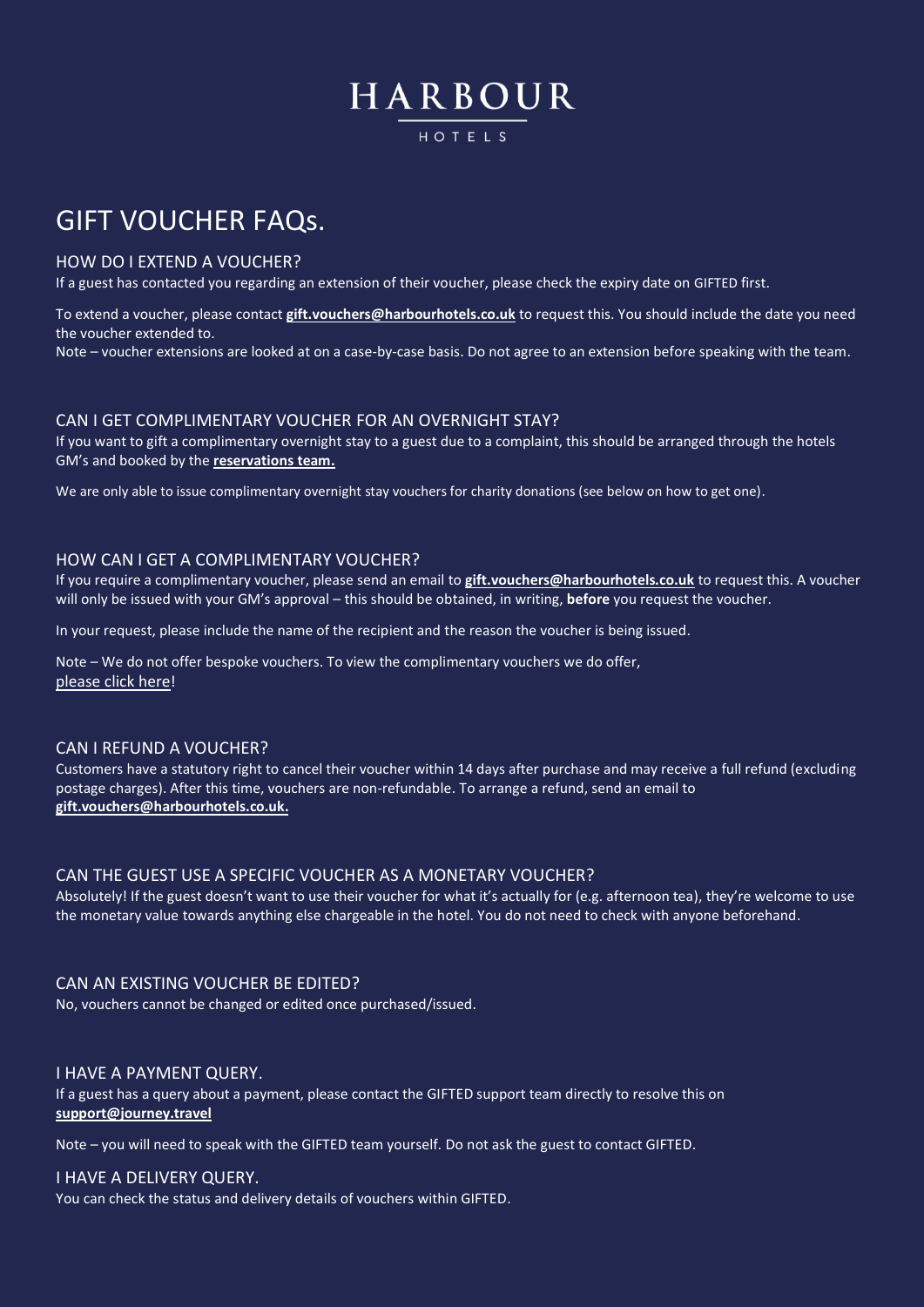- Check a delivery address: Look up the voucher > Go to "Items" > Here you'll see the delivery method and address.
- Check the delivery status: Look up the voucher > Go to "Auditing" > Under History, you'll see if the voucher has been dispatched or not.
- What is the delivery policy? You can check the **[delivery policy here.](https://harbourhotels.wearegifted.co.uk/delivery)**

If the guest hasn't received their posted voucher and you've checked that the delivery address is correct (under "Items" on the voucher), please contact the GIFTED support team on **[support@journey.travel](mailto:support@journey.travel)** and let them know the voucher code or order reference so they can repost the voucher with tracked delivery.

## WHY DO WE HAVE A REDEMPTION DELAY?

The redemption delay is a security feature to stop people from fraudulently purchasing a voucher online using someone else's card, then immediate redeeming it at the property.

## CAN I PART-REDEEM A VOUCHER?

No, you are not able to part-redeem a voucher (e.g. if a guest has a £100 voucher, but only wants to use £30) you cannot give any change to the guest and they cannot use the voucher again on another occasion, the full voucher value must be redeemed at one time.

# EVENT TICKET FAQs.

### HOW DO I VIEW ALL SOLD VOUCHERS FOR MY EVENT AT ONCE?

On Gifted Events, go to Reports. Put in the date your evet went live and tomorrow's date. Select your event under "Voucher". Then download your report – easy!

## HOW CAN I SEE HOW MANY TICKETS ARE AVAILABLE FOR MY EVENT?

Go to the **[event ticket store here](https://harbourevents.wearegifted.co.uk/)** and click on your event, if you have a maximum ticket number set, it'll show how many are still available.

## CAN I REFUND AN EVENT TICKET?

Customers have a statutory right to cancel their ticket within 14 days after purchase and may receive a full refund. After this time, vouchers are non-refundable. To arrange a refund, send an email to **[gift.vouchers@harbourhotels.co.uk.](mailto:gift.vouchers@harbourhotels.co.uk)**

## HOW DO I REDEEM MY TICKETS?

On Gifted Events, go to Orders. Put the ticket redemption code in the box and it will come up with all tickets within that order under Items. On the right-hand side, you'll see the button to redeem each individual voucher.

Note – tickets need to be redeemed on the day of the event, or they will expire!

For full gift voucher T&Cs, [click here!](https://harbourhotels.wearegifted.co.uk/terms-conditions) GIFTED support team: [support@journey.travel](mailto:support@journey.travel)

If you have any other questions regarding vouchers, please send an email to [gift.vouchers@harbourhotels.co.uk](mailto:gift.vouchers@harbourhotels.co.uk)

# EVENT TICKET PROCESSES.

To have a new event added to GIFTED, contact **[gift.vouchers@harbourhotels.co.uk](mailto:gift.vouchers@harbourhotels.co.uk)**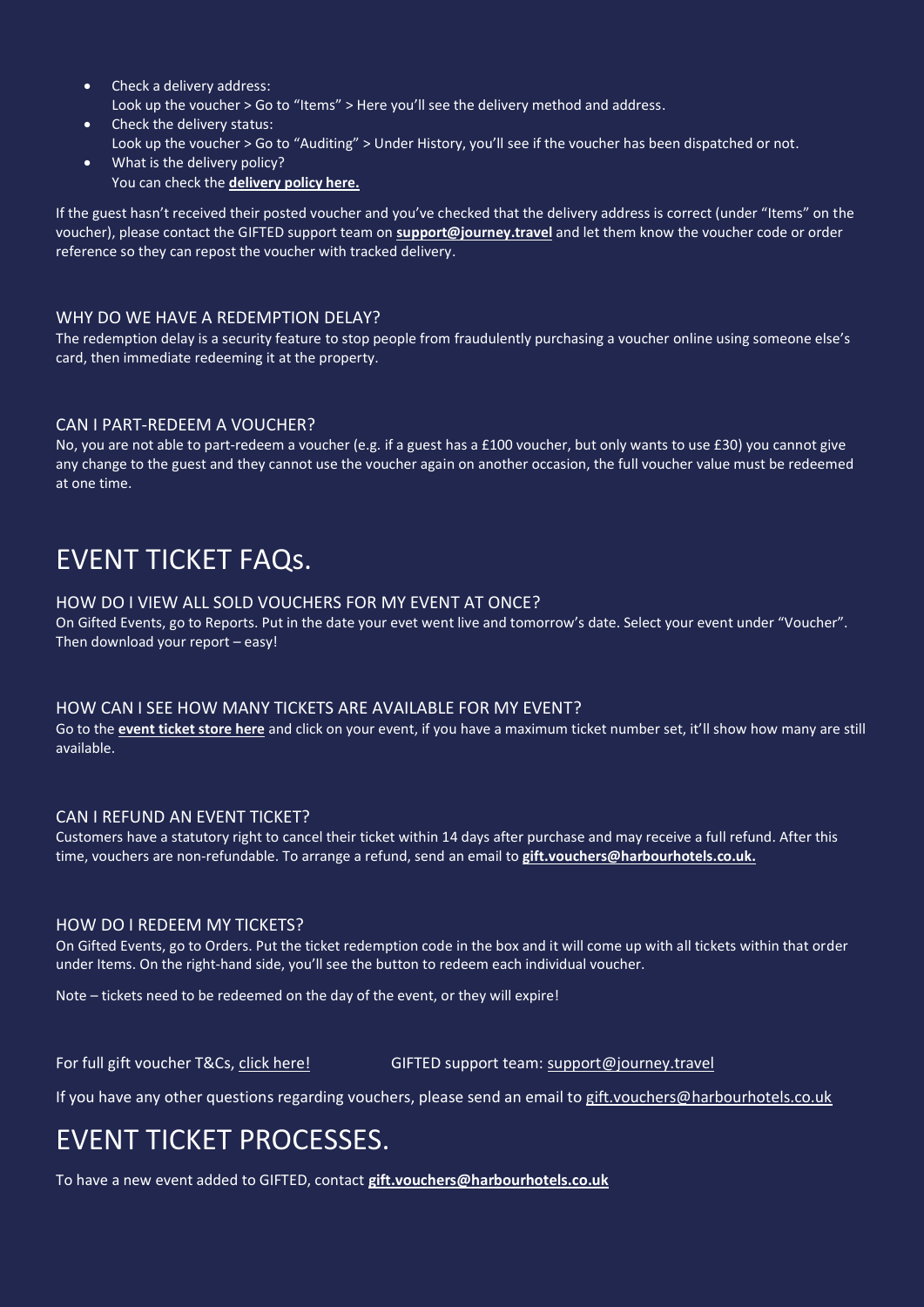Firstly, make sure you are on the correct GIFTED module. After logging in, click on the "Manage a Hotel" button and select "Harbour Events".

## How to create an order.

- 1. Open your Dashboard
- 2. "Create an Order"
- 3. Filter for your hotel via category. Only hotels with active events tickets will show up here
- 4. Select the event the guest would like to purchase tickets for
- 5. Add to basket using the green shopping trolley button. Note all tickets are set as admission for one person, so you'll need to add multiple tickets for multiple attendees
- 6. "Checkout"
- 7. Fill in the billing information with their name, email address and contact number
- 8. Enter their card details (as they appear on the card)
- 9. "Place Order"

Events tickets are only deliverable via email. You cannot print or send them by post

Note - you are only able to make a payment through the GIFTED site, you are not able to sell an event ticket using cash or offline card payments. If the guest does not want to provide you with their card to do this, they will need to do it themselves at home/on their mobile.

## How to redeem an event ticket on GIFTED.

- 1. Open your Dashboard
- 2. "Redeem a Voucher"
- 3. Use the ticket code to locate the ticket (please include hyphens). If you don't have the code you can search for the order number instead
- 4. "Items"
- 5. "Redeem Voucher" (bottom right)
- 6. In the notes, enter any confirmation number(s) associated with the event
- 7. "Redeem voucher"

## How to redeem an event ticket on Opera.

- 1. Download (and save!) your event report from Gifted
- 2. Find your PM room for the event on Opera
- 3. Go to "Billing"
- 4. Add the total tickets sold from your report as a payment, use "GIFTED ticket sales" as the reference Note – make sure to exclude any invalidated/expired vouchers
- 5. Go to "Post Charge"
- 6. Post the total charge in window one. Separate your allocations out to the relevant transaction code in a separate window if needed
- 7. Check out the PM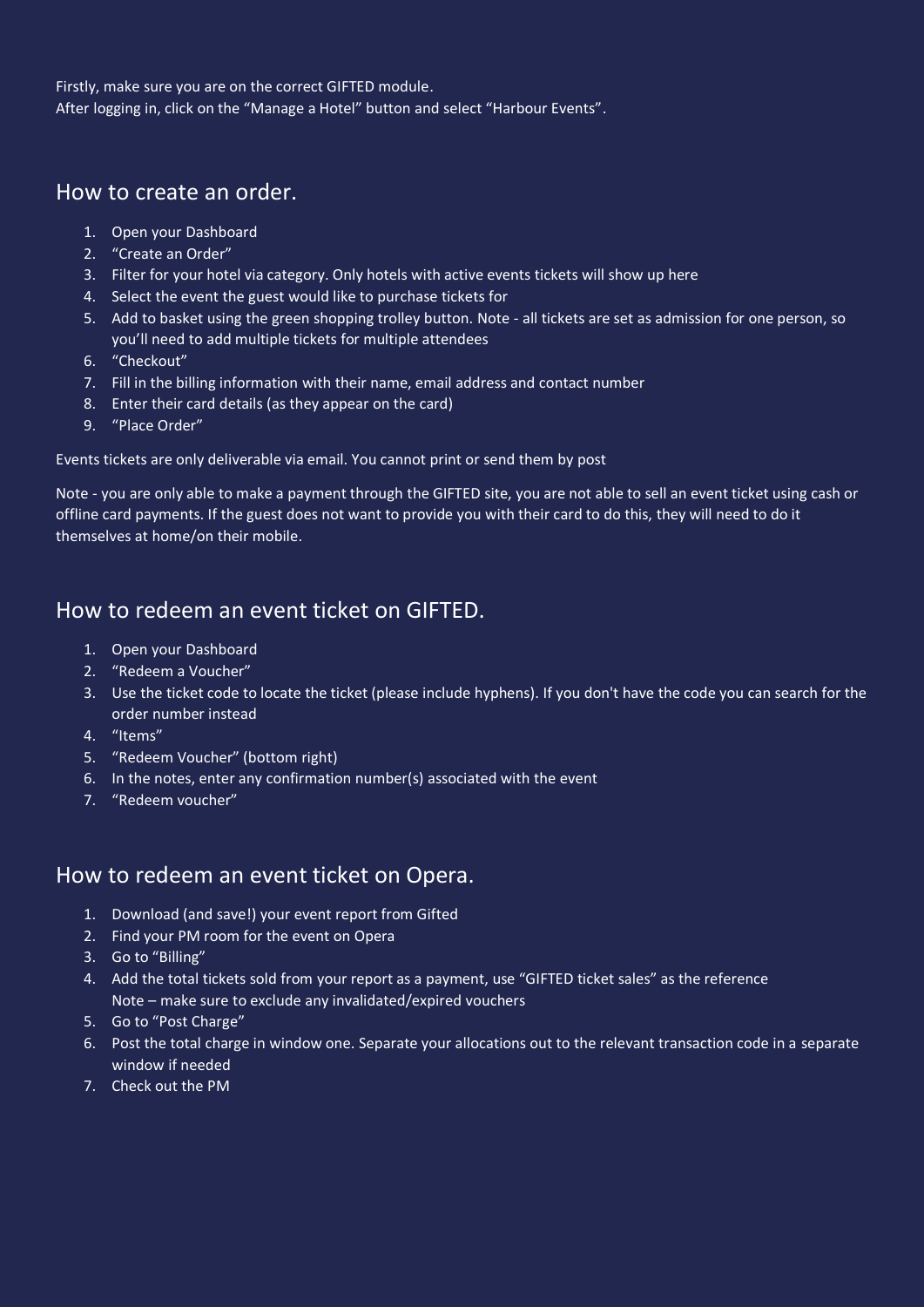# GIFT VOUCHER PROCESSES.

Firstly, make sure you are on the correct GIFTED module. After logging in, click on the "Manage a Hotel" button and select "Harbour Gift Vouchers".

## How to create an order.

- 1. Open your Dashboard
- 2. "Create an Order"
- 3. Select the category (Eat & Drink, HarSPA etc.) use the drop down tab to change if you want to filter the options. Note - bespoke vouchers are not for general sale!
- 4. Select the voucher(s) the guest would like to purchase
- 5. Add to basket using the green shopping trolley button
- 6. "Checkout"
- 7. Enter a personalised message for the guest
- 8. Select the delivery method they would prefer. Note only delivery by email will send the guest an e-voucher, this is not the same as an email confirmation
- 9. Fill in the billing information with their name, email address (an email confirmation of their order is send to this) and contact number
- 10. Enter their card details (as they appear on the card)
- 11. "Place Order"

Note - you are only able to make a payment through the GIFTED site, you are not able to sell a voucher using cash or offline card payments. If the guest does not want to provide you with their card to do this, they will need to do it themselves at home/on their mobile.

# How to redeem a voucher on GIFTED.

- 1. Open your Dashboard
- 2. "Redeem a Voucher"
- 3. Use the voucher code to locate the voucher (please include hyphens). If you don't have the voucher code you can search for the order number instead
- 4. "Items"
- 5. "Redeem Voucher" (bottom right)
- 6. In the notes, enter any confirmation number(s) associated with the booking
- 7. "Redeem voucher"

Note - you are not able to part redeem a voucher (e.g. if a guest has a £100 voucher, but only wants to use £30, you cannot give any change to the guest and they cannot use the voucher again on another occasion, the full voucher value must be redeemed at one time).

# How to redeem a voucher on Opera (for overnight stays).

- 1. Enter the guests details as normal when making a booking
- 2. Under payment information, change the Method to "VOU Voucher Payment" or "SKVOU - SK Chase Voucher" (depending on your property). Note - you should only take the guests card details in a separate window if the voucher doesn't cover the complete cost of the stay
- 3. Edit Stay Details and enter the voucher number in the vch No./PO box